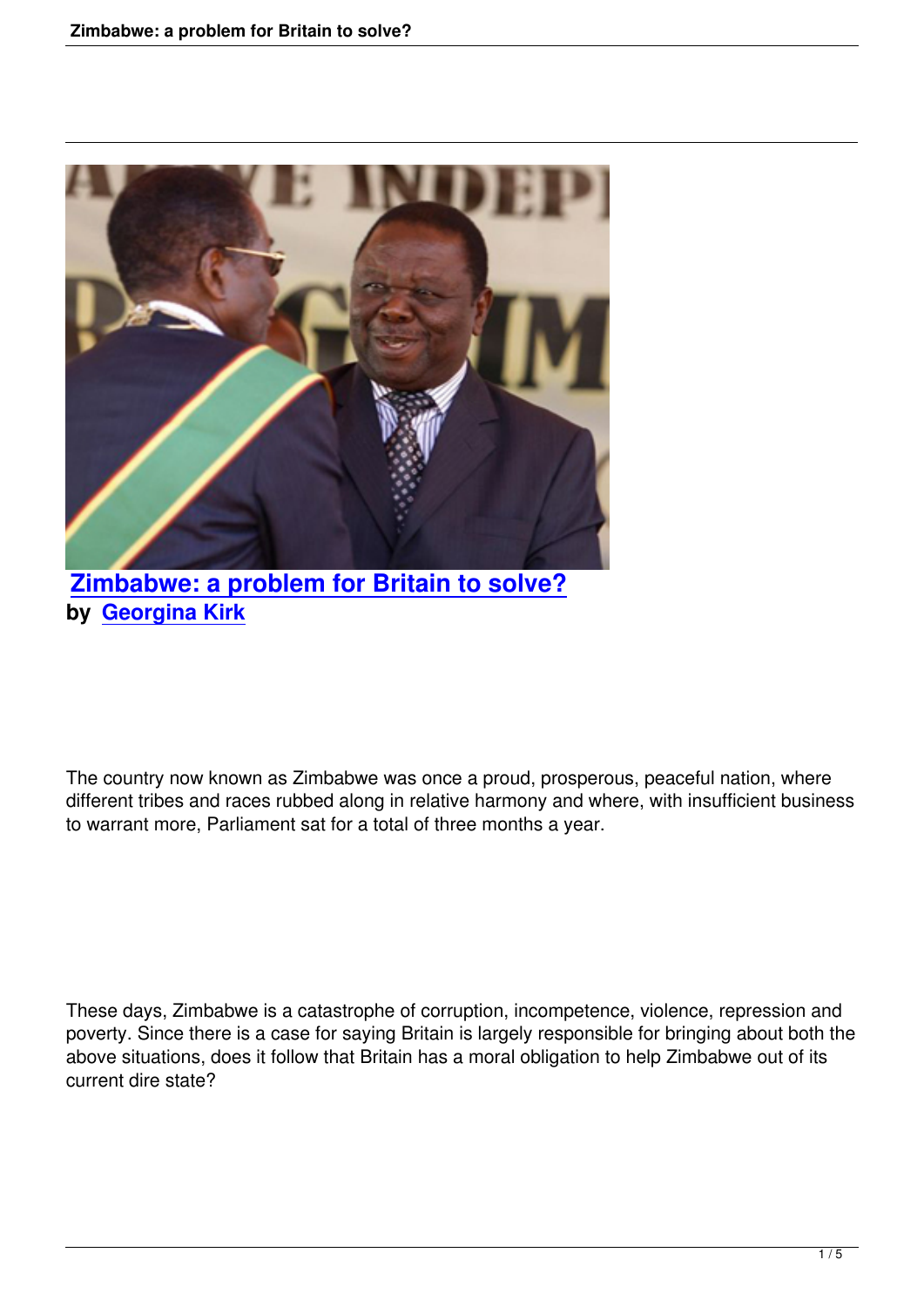Having sold the Rhodesians down the Zambezi, do we owe it to the Zimbabweans to atone for our mistakes? Or, after the mess we made of it all, should we butt out and let the Zimbabweans solve their own problems in their own way?

Here is my brief assessment of the options:

## **Military intervention**

It's not as if Britain never gets involved in other countries' conflicts. In many cases, this is in order to combat a threat to our safety or our economic interests, but sometimes it's simply that our government believes it's the right thing to do. An example of the latter is our intervention in Sierra Leone in 2000, which played a crucial part in ending their 10-year civil war. This former British colony, independent since 1961, was being ravaged by destructive forces and the erstwhile imperial power stepped in to help. What is the difference in Zimbabwe?

However, Britain imposing regime change on Zimbabwe could be seen as hypocritical on many levels. For a start, armed insurrection is undemocratic and in conflict with the ideals the West is supposed to adhere to, the sort of behaviour we condemn when the Africans do it. And let's not gloss over our own part in Mugabe's rise to power. Robert Mugabe would not be where he is today if successive British governments had not spent so much time, energy and money supporting the black nationalists at the expense of the black chiefs who had been the tribal leaders and were far better placed to take over the reins of government. To oust the President on the grounds we backed the wrong horse and allowed it to win seems somewhat capricious – not to say outrageous, from six thousand miles away.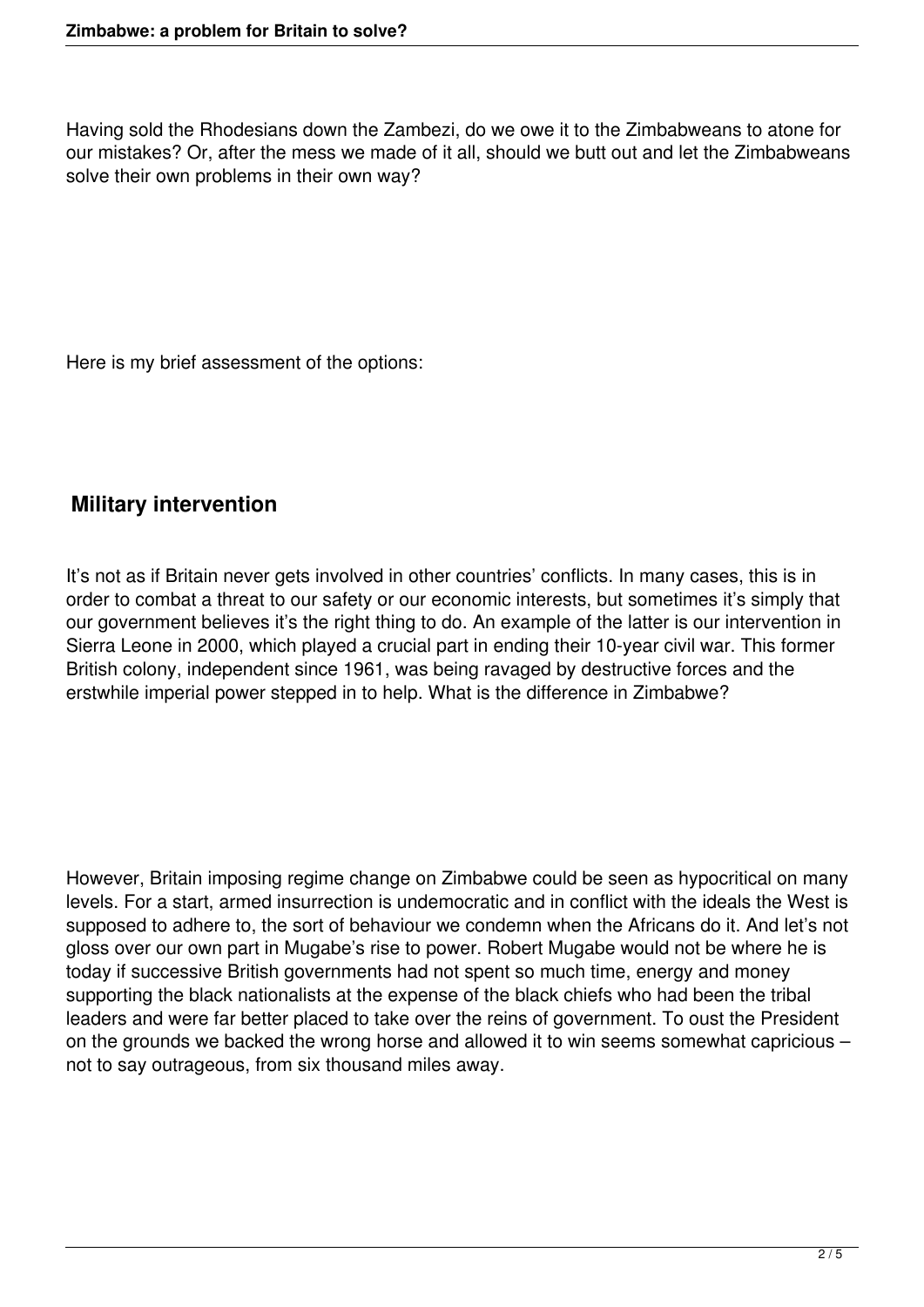## **Aid and charity**



The British Foreign Office is debating whether to join the European Union in reinstating state aid directly to the government of Zimbabwe. Since 2009, when Mugabe reluctantly agreed to share a degree of power with the opposition Movement for Democratic Change (MDC), donor nations have become more inclined to support the country's Government of National Unity. While there are clear signs the Zimbabwean economy is improving, under the stewardship of the MDC Finance Minister, the poverty in which huge swathes of the population are living is shocking.

Currently, Britain is giving around £88 million a year to various projects in Zimbabwe, channelled through NGOs and other organisations. Particularly in view of our historical ties, this seems the least we can do to help a nation that is struggling so horribly. Doesn't it? Certainly it's got to be better than pouring funds into the government coffers but, as with all aid projects run by Westerners for the benefit of developing countries, the big question is whether what's being provided is actually what the local people want and not what we think they should want. In his book *When a Crocodile Eats the Sun*, Rhodesian-born journalist Peter Godwin says:

"It's always instructive to observe the life-cycle of the First World aid-worker. A wary enthusiasm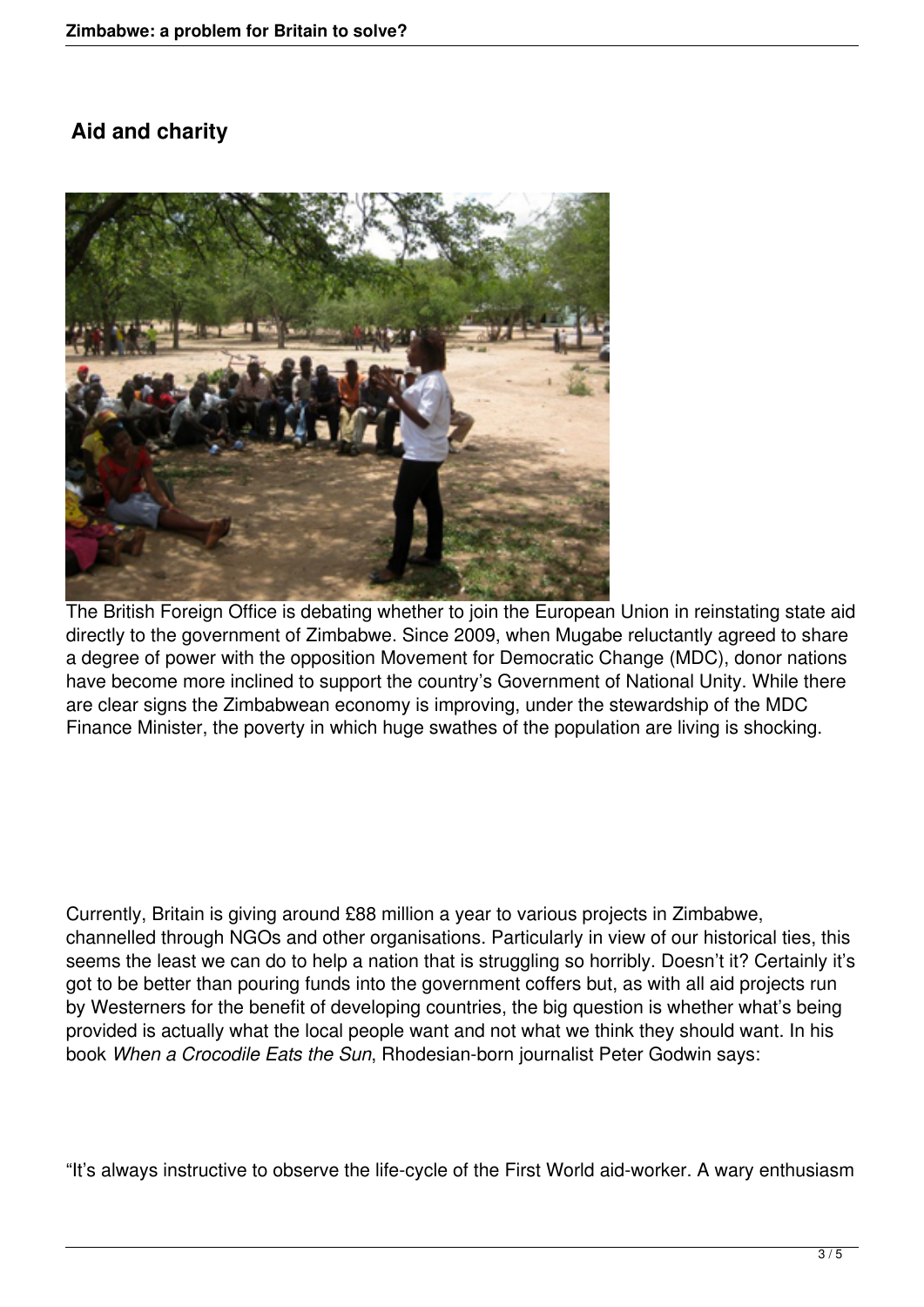blooms into an almost messianic sense of what might be possible. Then, as they bump up against the local cultural limits of acceptable change, comes the inevitable disappointment, which can harden into cynicism and even racism, until they are no better than the resident whites they have initially disparaged."

When one remembers the thriving agricultural industry the country used to have, as well as the enviable mineral resources with which it is blessed, it's a sad indictment of Mugabe's administration that Zimbabwe has descended to the status of a third-world, 'developing' nation. Far from receiving Western hand-outs, if properly run Zimbabwe would be in a position to assist its struggling neighbours.

## **Political assistance**

In 2002, in the wake of the violent seizures of white farmers' properties, Britain and other countries imposed sanctions on Mugabe himself and a hundred or so other ZANU-PF politicians, officials, businessmen and military leaders. These prohibit them from visiting the countries in question and freeze any assets they have in those countries' banks. In 2003, Zimbabwe was expelled from the Commonwealth. Now, Britain is leading the way to the lifting of sanctions from the majority of those blacklisted – though not from Mugabe or his inner circle – and there is talk of Zimbabwe being readmitted to the Commonwealth. Sanctions will be lifted on condition that a 'credible' referendum take place on the content of Zimbabwe's new constitution.

There are two questions here. The first is whether sanctions were actually working. They were imposed as a gesture to make clear Britain's strong disapproval of the terrorist tactics used by Mugabe and his henchpeople but it's hard to say whether they were taken very seriously by those targeted. In public, at least, they scoff at the idea they might want to visit Britain even if they were welcome. Of more consequence to the Zimbabwean people, Mugabe uses these sanctions as an excuse for the nose-dive their economy took as a result of his policies.